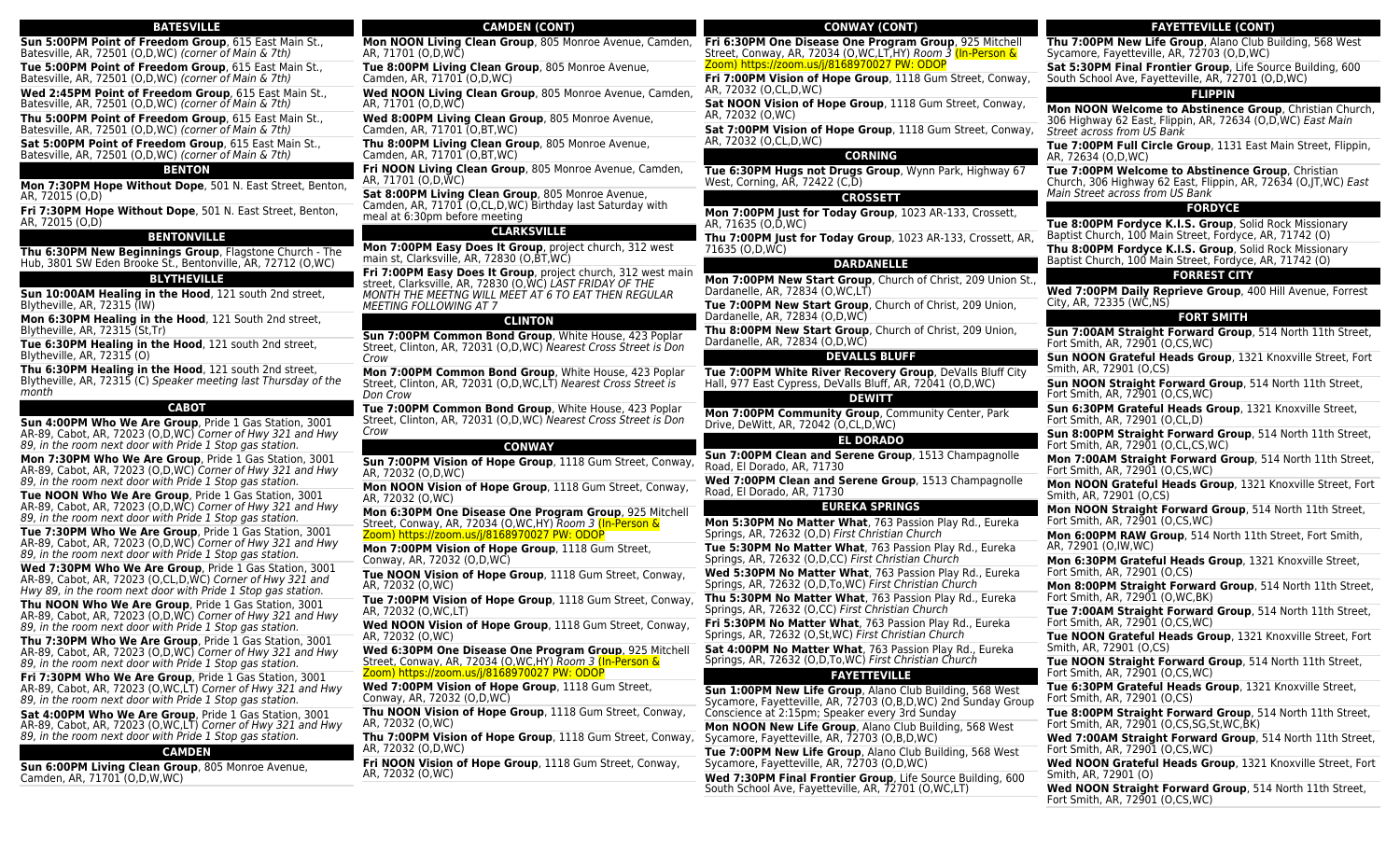| <b>FORT SMITH (CONT)</b>                                                                                                                | Н                                      |
|-----------------------------------------------------------------------------------------------------------------------------------------|----------------------------------------|
| Wed 6:00PM RAW Group, 514 North 11th Street, Fort Smith,                                                                                | Tue 8:00PM A Way of I                  |
| AR, 72901 (O,SG,WC)                                                                                                                     | North, Suite E, Harrison,              |
| Wed 6:30PM Grateful Heads Group, 1321 Knoxville Street,                                                                                 | Wed NOON A Way of L                    |
| Fort Smith, AR, 72901 (O)                                                                                                               | North, Suite E, Harrison, .            |
| Wed 8:00PM Straight Forward Group, 514 North 11th Street,                                                                               | Fri NOON A Way of Lif                  |
| Fort Smith, AR, 72901 (O,CS, WC)                                                                                                        | North, Suite E, Harrison, .            |
| Thu 7:00AM Straight Forward Group, 514 North 11th Street,                                                                               | Fri 8:00PM A Way of Li                 |
| Fort Smith, AR, 72901 (O,CS,WC)                                                                                                         | North, Suite E, Harrison, .            |
| Thu NOON Grateful Heads Group, 1321 Knoxville Street, Fort                                                                              | Sat 8:00PM A Way of L                  |
| Smith, AR, 72901 (O,D,Sm)                                                                                                               | North, Suite E, Harrison,              |
| Thu NOON Straight Forward Group, 514 North 11th Street,<br>Fort Smith, AR, 72901 (O,D,WC)                                               | Mon 7:00PM Seeking 9                   |
| Thu 6:00PM RAW Group, 514 North 11th Street, Fort Smith,                                                                                | Church, 1099 West Pine !               |
| AR, 72901 (O,WC,LT) Step writing or sponsor assignment for first                                                                        | (O,B,D,WC) Across the st               |
| 35 minutes, followed by open sharing.                                                                                                   | Thu 7:00PM Seeking S                   |
| Thu 6:30PM Grateful Heads Group, 1321 Knoxville Street,                                                                                 | Church, 1099 West Pine !               |
| Fort Smith, AR, 72901 (O,D,Sm)                                                                                                          | (O,B,D,WC) Across the st               |
| Thu 8:00PM Straight Forward Group, 514 North 11th Street,<br>Fort Smith, AR, 72901 (O,CS, Tr, WC)                                       | Wed 7:00PM New Imar                    |
| Fri 7:00AM Straight Forward Group, 514 North 11th Street,<br>Fort Smith, AR, 72901 (O,D,WC)                                             | Commerce, 111 Hickory                  |
| Fri NOON Grateful Heads Group, 1321 Knoxville Street, Fort<br>Smith, AR, 72901 (O)                                                      | Tue 7:00PM Courage t                   |
| Fri NOON Straight Forward Group, 514 North 11th Street,<br>Fort Smith, AR, 72901 (O, IW, WC)                                            | Church, 49 Devil's Fork R              |
| Fri 6:30PM Grateful Heads Group, 1321 Knoxville Street, Fort                                                                            | <b>Wed 7:00PM Warriors</b>             |
| Smith, AR, 72901 (O)                                                                                                                    | West Highway 72, Hiwass                |
| Fri 8:00PM Straight Forward Group, 514 North 11th Street,<br>Fort Smith, AR, 72901 (O,CS,SD,WC)                                         | Sun 2:00PM Genesis G                   |
| Sat 7:00AM Straight Forward Group, 514 North 11th Street,                                                                               | Springs, AR, 71901 (O,D)               |
| Fort Smith, AR, 72901 (O, WC)                                                                                                           | Sun 6:00PM SOS Grou                    |
| Sat NOON Grateful Heads Group, 1321 Knoxville Street, Fort                                                                              | AR, 71901 (O,D,WC)                     |
| Smith, AR, 72901 (O)                                                                                                                    | Sun 8:00PM Square Pe                   |
| Sat NOON Straight Forward Group, 514 North 11th Street,                                                                                 | Avenue, Hot Springs, AR,               |
| Fort Smith, AR, 72901 (O,D,WC)                                                                                                          | <b>Mon NOON Genesis Gr</b>             |
| Sat 6:30PM Grateful Heads Group, 1321 Knoxville Street, Fort                                                                            | AR, 71901 (O,D)                        |
| Smith, AR, 72901 (O)                                                                                                                    | Mon 6:00PM SOS Grou                    |
| Sat 8:00PM Straight Forward Group, 514 North 11th Street,                                                                               | AR, 71901 (O,D,WC)                     |
| Fort Smith, AR, 72901 (O,CS, WC)                                                                                                        | Mon 8:00PM Square P                    |
| <b>GASSVILLE</b>                                                                                                                        | Avenue, Hot Springs, AR,               |
| Wed 7:00PM Just for Today Group, Riverside Church Of                                                                                    | <b>Tue NOON Genesis Gro</b>            |
| Christ, 190 Whitaker Lane, Gassville, AR, 72635 (O,WC,BK)                                                                               | AR, 71901 (O,D)                        |
| Thu 7:00PM Just for Today Group, Riverside Church Of Christ,                                                                            | Tue 6:00PM SOS Group                   |
| 190 Whitaker Lane, Gassville, AR, 72635 (O,D,WC,VM) (Zoom                                                                               | AR, 71901 (O,D,WC)                     |
| Only) https://zoom.us/j/9500321937 PW: 813533                                                                                           | Tue 7:00PM Spiritual F                 |
| <b>GLENCOE</b>                                                                                                                          | Baptist Church, 116 Mast<br>(0,D,WC)   |
| Wed 8:00PM Farm Group, Horseshoe Bend, Glencoe, AR,                                                                                     | Tue 8:00PM Square Pe                   |
| 72539 (O)                                                                                                                               | Avenue, Hot Springs, AR,               |
| <b>HARDY</b>                                                                                                                            | <b>Wed NOON Genesis Gr</b>             |
| Fri 7:00PM Nature of Recovery Group, First United Methodist<br>Church, 101 East 4th Street, Hardy, AR, 72542 (O,D,WC) at N<br>Spring St | AR, 71901 (O,D)<br>Wed 6:00PM SOS Grou |
| <b>HARRISON</b>                                                                                                                         | AR, 71901 (O, JT, WC)                  |
| Sun 8:00PM A Way of Life (AWOL) Group, 1313 Highway 62                                                                                  | Wed 8:00PM Square P                    |
| North, Suite E, Harrison, AR, 72601 (O.D.WC)                                                                                            | Grand Avenue, Hot Sprin                |
| Mon NOON A Way of Life (AWOL) Group, 1313 Highway 62                                                                                    | <b>Thu NOON Genesis Gro</b>            |
| North, Suite E, Harrison, AR, 72601 (O, WC,CC)                                                                                          | AR, 71901 (O,D)                        |
| Mon 7:00PM A Way of Life (AWOL) Group, 1313 Highway 62                                                                                  | Thu 6:00PM SOS Group                   |
| North, Suite E, Harrison, AR, 72601 (O,B,WC)                                                                                            | AR, 71901 (O,BT,WC)                    |
|                                                                                                                                         |                                        |

# **HARRISON (CONT)** Life (AWOL) Group, 1313 Highway 62 AR, 72601 (O.D.WC) **Life (AWOL) Group**, 1313 Highway 62 AR, 72601 (O,D,WC) **Fe (AWOL) Group**, 1313 Highway 62 AR, 72601 (O,D,WC) **Life (AWOL) Group**, 1313 Highway 62 AR, 72601 (O,D,WC) Life (AWOL) Group, 1313 Highway 62 AR, 72601 (O,D,WC) **HEBER SPRINGS Serenity Group**, First United Methodist Street, Heber Springs, AR, 72543 treet from the high school **Serenity Group**, First United Methodist Street, Heber Springs, AR, 72543 treet from the high school **HELENA Wed 7:00PM New Image Group**, Phillips County Chamber of Commerce, 111 Hickory Hills Drive, Helena, AR, 72342 (O,D,WC) **HIGDEN** to Change Group, First Presbyterian Church, 49 Devil's Fork Road, Higden, AR, 72067 (O,D) **HIWASSE** Way Group, Veterans Motel, 13597 sse, AR, 72739 (O,B,D,WC) **HOT SPRINGS Group**, 315 W. Grand Avenue, Hot **sp.** 315 West Grand Avenue, Hot Springs, eq Round Hole Group, 315 West Grand . 71901 (O.D.WC) roup, 315 W. Grand Avenue, Hot Springs, **up**, 315 West Grand Avenue, Hot Springs, **Peg Round Hole Group**, 315 West Grand ., 71901 (O.To.WC) **Toup**, 315 W. Grand Avenue, Hot Springs, **Ip**, 315 West Grand Avenue, Hot Springs, **Principles Group**, Rector Heights ters Place, Hot Springs, AR, 71913 eg Round Hole Group, 315 West Grand ا, 71901 (O,D,WC) **Wed NOON Genesis Group**, 315 W. Grand Avenue, Hot Springs, **Fri 7:00PM Cope Without Dope Group**, Huntington Building, **up**, 315 West Grand Avenue, Hot Springs, **Peg Round Hole Group**, 315 West าgs, AR, 71901 (O,D,WC) **Toup**, 315 W. Grand Avenue, Hot Springs, (O,D,WC)

**Ip**, 315 West Grand Avenue, Hot Springs,

**HOT SPRINGS (CONT)**

**Thu 7:00PM Spiritual Principles Group**, Rector Heights Baptist Church, 116 Masters Place, Hot Springs, AR, 71913

**Thu 8:00PM Square Peg Round Hole Group**, 315 West Grand Avenue, Hot Springs, AR, 71901 (O,D,WC)

**Fri NOON Genesis Group**, 315 W. Grand Avenue, Hot Springs, AR, 71901 (O,D)

**Fri 6:00PM SOS Group**, 315 West Grand Avenue, Hot Springs, AR, 71901 (O,D,WC)

**Fri 8:00PM Square Peg Round Hole Group**, 315 West Grand Avenue, Hot Springs, AR, 71901 (O,D,WC)

**Sat NOON Genesis Group**, 315 W. Grand Avenue, Hot Springs, AR, 71901 (O,D)

**Sat 6:00PM SOS Group**, 315 West Grand Avenue, Hot Springs, AR, 71901 (O,D,WC)

**Sat 7:00PM Spiritual Principles Group**, Rector Heights Baptist Church, 116 Masters Place, Hot Springs, AR, 71913 (O,D,WC) Eat & Meet at 6pm

**Sat 8:00PM Square Peg Round Hole Group**, 315 West Grand Avenue, Hot Springs, AR, 71901 (O,D,WC)

### **JONESBORO**

**Sun 1:00PM Cope Without Dope Group**, Huntington Building, 901 West Huntington Avenue, Jonesboro, AR, 72401 (C,D,WC) **Sun 7:00PM Cope Without Dope Group**, Huntington Building, 901 West Huntington Avenue, Jonesboro, AR, 72401 (O,WC,LT) **Mon NOON Cope Without Dope Group**, Huntington Building, 901 West Huntington Avenue, Jonesboro, AR, 72401 (O,D,WC) **Mon 7:00PM Cope Without Dope Group**, Huntington Building, 901 West Huntington Avenue, Jonesboro, AR, 72401 (C,D,WC) **Tue NOON Cope Without Dope Group**, Huntington Building, 901 West Huntington Avenue, Jonesboro, AR, 72401 (O,D,WC) **Tue 7:00PM Cope Without Dope Group**, Huntington Building, 901 West Huntington Avenue, Jonesboro, AR, 72401 (C,O,D,WC) **Tue 7:00PM Primary Purpose Group**, First Presbyterian Church, 710 Southwest Drive, Jonesboro, AR, 72401 (O,D,WC) **Wed NOON Cope Without Dope Group**, Huntington Building, 901 West Huntington Avenue, Jonesboro, AR, 72401 (O,D,WC) **Wed 7:00PM Cope Without Dope Group**, Huntington Building, 901 West Huntington Avenue, Jonesboro, AR, 72401 (C,D,WC)

**Wed 7:00PM Primary Purpose Group**, First Presbyterian Church, 710 Southwest Drive, Jonesboro, AR, 72401 (C,D,WC)

**Thu NOON Cope Without Dope Group**, Huntington Building, 901 West Huntington Avenue, Jonesboro, AR, 72401 (O,D,WC)

**Thu 7:00PM Cope Without Dope Group**, Huntington Building, 901 West Huntington Avenue, Jonesboro, AR, 72401 (C,O,D,WC)

**Thu 7:00PM Primary Purpose Group**, First Presbyterian Church, 710 Southwest Drive, Jonesboro, AR, 72401 (C,D,WC)

**Fri NOON Cope Without Dope Group**, Huntington Building, 901 West Huntington Avenue, Jonesboro, AR, 72401 (O,D,WC)

901 West Huntington Avenue, Jonesboro, AR, 72401 (C,D,WC)

**Sat NOON Cope Without Dope Group**, Huntington Building, 901 West Huntington Avenue, Jonesboro, AR, 72401 (O,D,WC)

**Sat 7:00PM Cope Without Dope Group**, Huntington Building, 901 West Huntington Avenue, Jonesboro, AR, 72401 (C,D,WC)

# **LEACHVILLE**

**Tue 7:00PM LANA Group**, 301 East 2nd Street, Leachville, AR, 72438 (O,D,WC) NA symbol in front of building **Fri 7:00PM LANA Group**, 301 East 2nd Street, Leachville, AR, 72438 (O,D,WC) NA symbol in front of building

# **LITTLE ROCK**

**Sun NOON Recovery in the Daylight Group**, Recovery Central, 1305 West Markham Street, Little Rock, AR, 72201 (O,D,WC,VM,HY) (In-Person & Zoom) https://zoom.us/j/511400406 PW: Ritd2022

**Sun 5:30PM Living Clean Group**, Recovery Central, 1305 West Markham Street, Little Rock, AR, 72201 (O,D,WC)

**Sun 6:45PM Fresh Start**, Wolfe Street Foundation, 1015 S. Louisiana Street, Little Rock, AR, 72202 (D,WC) Meeting upstairs

**Mon 6:30AM Clean at Sunrise Group**, Recovery Central, 1305 West Markham Street, Little Rock, AR, 72201 (C,D,WC)

**Mon NOON Recovery in the Daylight Group**, Recovery Central, 1305 West Markham Street, Little Rock, AR, 72201 (O,BT,WC)

**Mon 5:30PM Living Clean Group**, Central Church of Christ Annex Building, 823 West 6th Street, Little Rock, AR, 72201 (O,WC,LT)

**Mon 7:30PM Together We Can Group**, Recovery Central, 1305 West Markham Street, Little Rock, AR, 72201 (O,D,WC)

**Tue NOON Recovery in the Daylight Group**, Recovery Central, 1305 West Markham Street, Little Rock, AR, 72201 (O,D,WC,HY) (In-Person & Zoom) https://zoom.us/j/511400406 PW: Ritd2022

**Tue 7:30PM Together We Can Group**, Recovery Central, 1305 West Markham Street, Little Rock, AR, 72201 (O,D,WC)

**Wed 6:30AM Clean at Sunrise Group**, Recovery Central, 1305 West Markham Street, Little Rock, AR, 72201 (C,D,WC)

**Wed NOON Recovery in the Daylight Group**, Recovery Central, 1305 West Markham Street, Little Rock, AR, 72201 (O,D,WC,HY) (In-Person & Zoom) https://zoom.us/j/511400406 PW: Ritd2022

**Wed 5:15PM Living Clean Group**, Central Church of Christ Annex Building, 823 West 6th Street, Little Rock, AR, 72201 (O,D,WC)

**Wed 7:00PM It Works How & Why Group**, Recovery Central, 1305 West Markham Street, Little Rock, AR, 72201 (O,St,WC)

**Wed 7:30PM Regardless of Age Group**, Unitarian Universalist Church, 1818 Reservoir Road, Little Rock, AR, 72227 (O,WC,BK) **Thu NOON Recovery in the Daylight Group**, Recovery Central, 1305 West Markham Street, Little Rock, AR, 72201 (O,D,WC)

**Thu 5:30PM ManUp Group**, Recovery Central, 1305 W. Markham Street, Little Rock, AR, 72201 (C,M)

**Thu 7:00PM Clean & Serene Group**, Recovery Central, 1305 West Markham Street, Little Rock, AR, 72201 (O,WC)

**Fri 6:30AM Clean at Sunrise Group**, Recovery Central, 1305 West Markham Street, Little Rock, AR, 72201 (C)

**Fri NOON Recovery in the Daylight Group**, Recovery Central, 1305 West Markham Street, Little Rock, AR, 72201 (O,D,WC)

**Fri 5:30PM Living Clean Group**, Central Church of Christ Annex Building, 823 West 6th Street, Little Rock, AR, 72201 (O,D,WC) Speaker first Friday of the month at 6:00pm; Birthday celebration last Friday of the month at 5:30pm

**Fri 7:30PM Clean & Serene Group**, Recovery Central, 1305 West Markham Street, Little Rock, AR, 72201 (C,CL,WC)

**Fri 9:30PM Regardless of Age Group**, Unitarian Universalist Church, 1818 Reservoir Road, Little Rock, AR, 72227 (O,To,WC)

**Sat 9:00AM Veterans in Recovery Group**, Recovery Central, 1305 West Markham Street, Little Rock, AR, 72201 (C,D,WC,CN)

**Sat NOON Recovery in the Daylight Group**, Recovery Central, 1305 West Markham Street, Little Rock, AR, 72201 (O,D,WC,VM,HY) (In-Person & Zoom) https://zoom.us/j/511400406 PW: Ritd2022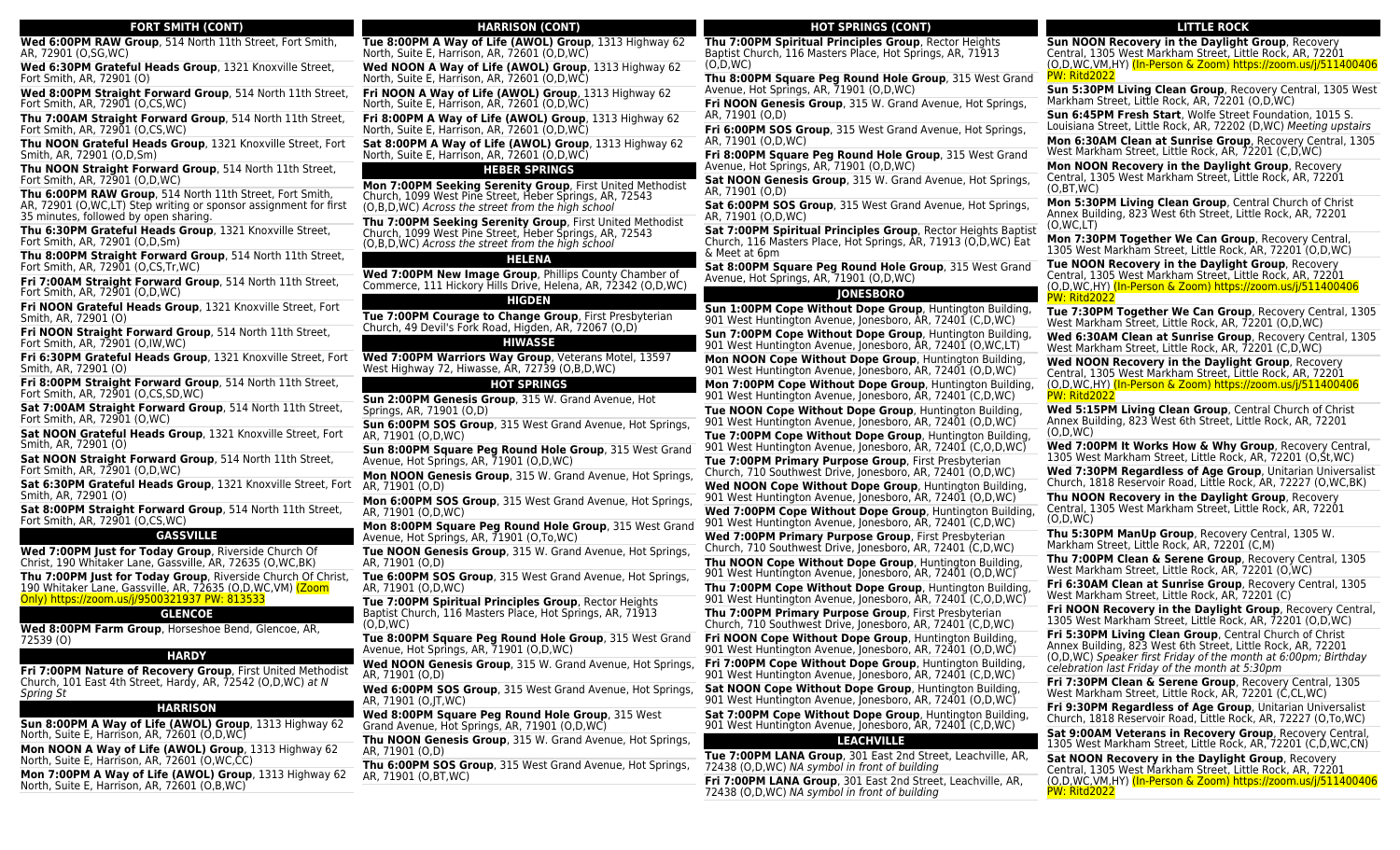# **LITTLE ROCK (CONT)**

**Sat 6:30PM Rainbow Recovery Group**, Recovery Central, 1305 West Markham Street, Little Rock, AR, 72201 (O,LGBT,WC) **Sat 8:00PM Living Clean Group**, Recovery Central, 1305 West Markham Street, Little Rock, AR, 72201 (O,D, WC)

# **MENA**

**Mon 7:00PM New Ways in Action Group**, The Crossings, 104 Mena Street, Mena, AR, 71953 (O,BT,WC)

**Thu 7:00PM New Ways in Action Group**, The Crossings, 104 Mena Street, Mena, AR, 71953 (O,D,WC)

**Fri 7:00PM New Ways in Action Group**, The Crossings, 104 Mena Street, Mena, AR, 71953 (O,CL,WC)

### **MORRILTON**

**Tue 7:00PM Healing Spirits Group**, Trinity Baptist Church, 504 North Cedar Street, Morrilton, AR, 72110 (O,BT,D)

**Wed 6:30PM Point of Freedom Group**, 1209 S. Highway 9, Morrilton, AR, 72110 (D)

**Sat NOON Point of Freedom Group**, 1209 S. Highway 9, Morrilton, AR, 72110 (D)

#### **MOUNTAINBURG**

**Wed 7:30PM Mountaineer Recovery NA Group**,

Mountainburg Community Center, 101 Highway 71 NW, Mountainburg, AR, 72946 (O)

#### **MOUNTAIN HOME**

**Tue 7:00PM Clean & Serene Group**, 316 East 3rd Street, Mountain Home, AR, 72653 (O,D,WC)

**Thu 7:00PM Clean & Serene Group**, 316 East 3rd Street, Mountain Home, AR, 72653 (O,D,WC)

**Fri 7:00PM Clean & Serene Group**, 316 East 3rd Street, Mountain Home, AR, 72653 (O,D,WC)

**Fri 10:00PM Friday Night Owls**, Holy Transfiguration Church, 292 Co.Rd 390, Mountain Home, AR, 72653 (O,CL)

**Sat 7:00PM Clean & Serene Group**, 316 East 3rd Street, Mountain Home, AR, 72653 (O,D,WC)

#### **MOUNTAIN VIEW**

**Sun 3:00PM Recovery Warriors**, Grace Fellowship Church, 311 N. Patricia Ave, Mountain View, AR, 72560 (O,CS,WC,CC)

**Mon 5:30PM Recovery Warriors**, Grace Fellowship Church, 311 Patricia Ave, Mountain View, AR, 72560 (C,SG,WC,LT)

**Tue 5:30PM Recovery Warriors**, Grace Fellowship Church, 311 Patricia Ave, Mountain View, AR, 72560 (C,SG,WC,LT)

**Thu 5:30PM Recovery Warriors**, Grace Fellowship Church, 311 Patricia Ave, Mountain View, AR, 72560 (C,SG,WC,LT)

#### **MURFREESBORO**

**Sun 5:30PM Just For Today Group**, Murfreesboro Community Building, Main Street, Murfreesboro, AR, 71958 (O,WC)

**Tue 7:30PM Just For Today Group**, Murfreesboro Community Building, Main Street, Murfreesboro, AR, 71958 (C)

# **NASHVILLE**

**Mon 7:00PM Living Reality Group**, American Legion Hut, 301 West Dodson Street, Nashville, AR, 71852 (O)

**Tue 7:00PM Living Reality Group**, American Legion Hut, 301 West Dodson Street, Nashville, AR, 71852 (O)

**Thu 7:00PM Living Reality Group**, American Legion Hut, 301 West Dodson Street, Nashville, AR, 71852 (O)

#### **NEWPORT**

**Tue 7:00PM Love To Live Group**, Jackson County Recycling Center, 2nd Street & Elm Street, Newport, AR, 72112 (C,D)

# **NEWPORT (CONT)**

**Tue 7:00PM Remmel Group**, Remmel Church, 431 Highway 145 South, Newport, AR, 72112 (O,D,WC)

**Fri 7:00PM Love To Live Group, Jackson County Recycling** Center, 2nd Street & Elm Street, Newport, AR, 72112 (C,D,WC) **Fri 7:30PM Newport Cool & Clean Group**, Jackson County Recycling Center, 2nd Street & Elm Street, Newport, AR, 72112

(O)

# **NORTH LITTLE ROCK**

**Sun 7:30PM No Matter What Group**, Amboy United Methodist Church, 311 E. Military, North Little Rock, AR, 72118 (O) **Tue 6:00PM What Can I Do Group**, Central Baptist Church, 5200 Fairway Ave, North Little Rock, AR, 72116 (O,BT,D,WC) Bring a Basic Text!

**Thu 7:30PM No Matter What Group**, Amboy United Methodist Church, 311 E. Military, North Little Rock, AR, 72118 (O)

#### **OSCEOLA**

**Tue 7:00PM New Beginnings Group**, NEACCC, 1351 Cyro Road, Osceola, AR, 72370 (O,D)

**Thu 7:00PM New Beginnings Group**, NEACCC, 1351 Cyro Road, Osceola, AR, 72370 (O,St)

#### **PARAGOULD**

**Mon 6:00PM Freedom Fighters Group**, Grace United, 1410 AR-135, Paragould, AR, 72450 (O,D,WC)

**Tue 6:00PM Freedom Fighters Group**, Grace United, 1410 AR-135, Paragould, AR, 72450 (O,D,WC)

**Sat 8:00PM Greene County Clean A.I.R. Group**, Griffin Memorial United Methodist Church, 524 East Court Street, Paragould, AR, 72450 (O,D,To)

#### **PARIS**

**Sat 7:00PM Surrendered Hope Group**, Old Field House, 602 North 10th Street, Paris, AR, 72855 (O,WC,CC)

#### **PEARCY**

**Mon 6:30PM One Is Too Many**, 326 Aldridge Rd, Pearcy, AR, 71964 (O,D)

**Thu 6:30PM One Is Too Many**, 326 Aldridge Rd, Pearcy, AR, 71964 (O,D)

**Sat 10:00AM One Is Too Many**, 326 Aldridge Rd, Pearcy, AR, 71964 (O,D)

# **PINE BLUFF**

**Sat 1:00PM No Matter What Group**, Family Community Development Center, 1001 North Palm Street, Pine Bluff, AR, 71601 (O,CC)

#### **POCAHONTAS**

**Mon 7:00PM Try Not High Group**, West Ridge Church of Christ, 3954 US-62, Pocahontas, AR, 72455 (O,D,WC)

**Tue 7:00PM Try Not High Group**, West Ridge Church of Christ, 3954 US-62, Pocahontas, AR, 72455 (O,D,WC)

**Wed NOON Try Not High Group**, West Ridge Church of Christ, 3954 US-62, Pocahontas, AR, 72455 (O,WC)

**Thu 7:00PM Try Not High Group**, West Ridge Church of Christ, 3954 US-62, Pocahontas, AR, 72455 (O,D,WC)

**Fri 7:00PM Try Not High Group**, West Ridge Church of Christ, 3954 US-62, Pocahontas, AR, 72455 (O,D,WC)

**Sat 7:00PM Try Not High Group**, West Ridge Church of Christ, 3954 US-62, Pocahontas, AR, 72455 (O,D,WC)

#### **POTEAU**

**Mon 7:00PM Hardcore Group**, Court House Annex, 103 South Church Street, Poteau, OK, 74953 (O,D,WC)

# **POTEAU (CONT)**

**Thu 7:00PM Hardcore Group**, Court House Annex, 103 South Church Street, Poteau, OK, 74953 (O,D,WC)

# **ROGERS**

**Sun 6:00PM Peaceful Dozen Group**, Saint Andrews Episcopal Church, 820 West Oak Street, Rogers, AR, 72756 (O,D)

**Mon 6:30PM Peaceful Dozen Group**, Saint Andrews Episcopal Church, 820 West Oak Street, Rogers, AR, 72756 (O,LT)

**Tue 7:00PM Therapeutic Value Women's Meeting**, Peer Resource Center, 201 S. 20th St, Suite 12, Rogers, AR, 72758 (W)

**Wed 6:30PM Peaceful Dozen Group**, Saint Andrews Episcopal Church, 820 West Oak Street, Rogers, AR, 72756 (O,D) 3rd Wed Group Conscience at 8:15pm

**Fri 6:30PM Peaceful Dozen Group**, Saint Andrews Episcopal Church, 820 West Oak Street, Rogers, AR, 72756 (O,B,CL) Birthday night last Fri

**Sat 6:30PM Peaceful Dozen Group**, Saint Andrews Episcopal Church, 820 West Oak Street, Rogers, AR, 72756 (O,D)

# **RUSSELLVILLE**

**Sun 6:00PM Friends for Freedom Group**, Shilou Missionary Baptist Church, 4060 N. Arkansas Hwy 7, Russellville, AR, 72801  $(O.LT)$ 

**Thu 6:00PM Friends for Freedom Group**, Shilou Missionary Baptist Church, 4060 N. Arkansas Hwy 7, Russellville, AR, 72801  $(O, LT)$ 

#### **SEARCY**

**Sun 7:30PM Recovery Connection Group**, 510 South Elm Street, Searcy, AR, 72143 (O,D,WC) Plain stone building on the corner of Elm & Beebe Capps Expressway

**Mon 6:00PM Ties That Bind Group**, First United Methodist Church, 304 N Main St, Searcy, AR, 72143 (O,CS,WC,HY) Room 126 - enter through white & glass door (In-Person & Zoom) https://zoom.us/j/7313162142 PW: 601529

**Mon 7:30PM Recovery Connection Group**, 510 South Elm Street, Searcy, AR, 72143 (O,D,WC) Plain stone building on the corner of Elm & Beebe Capps Expressway

**Tue 7:30PM Recovery Connection Group**, 510 South Elm Street, Searcy, AR, 72143 (C,WC,LT) Plain stone building on the corner of Elm & Beebe Capps Expressway

**Wed 7:30PM Recovery Connection Group**, 510 South Elm Street, Searcy, AR, 72143 (O,D,WC) Plain stone building on the corner of Elm & Beebe Capps Expressway

**Thu 6:00PM Ties That Bind Group**, First United Methodist Church, 304 N Main St, Searcy, AR, 72143 (O,CS,D,HY) Room 126 - enter through white & glass door (In-Person & Zoom) https://zoom.us/j/7313162142 PW: 601529

**Thu 7:30PM Recovery Connection Group**, 510 South Elm Street, Searcy, AR, 72143 (C,CL,D,WC) Plain stone building on the corner of Elm & Beebe Capps Expressway

**Fri 7:30PM Recovery Connection Group**, 510 South Elm Street, Searcy, AR, 72143 (O,D,WC) Plain stone building on the corner of Elm & Beebe Capps Expressway

**Sat 6:00PM Ties That Bind Group**, First United Methodist Church, 304 N Main St, Searcy, AR, 72143 (O,CS,WC,HY) Room 126 - enter through white & glass door (In-Person & Zoom) https://zoom.us/j/7313162142 PW: 601529

**Sat 7:30PM Recovery Connection Group**, 510 South Elm Street, Searcy, AR, 72143 (O,WC) Plain stone building on the corner of Elm & Beebe Capps Expressway

#### **SHIRLEY**

**Tue 8:00PM Just Getting Started Group**, Community Center, Highway 9, Shirley, AR, 72153 (O) At Main Street

### **SPRINGDALE**

**Sun 8:00PM Livin Clean Group**, First Church, Agape Campus, 1520 West Huntsville Avenue, Springdale, AR, 72764 (O,D) if meeting is inside and members are unable to socially distance, masks are to be worn; if meeting is outside, masks are not required but social distancing will be in place

**Mon 8:00PM Livin Clean Group**, First Church, Agape Campus, 1520 West Huntsville Avenue, Springdale, AR, 72764 (O,D) if meeting is inside and members are unable to socially distance, masks are to be worn; if meeting is outside, masks are not required but social distancing will be in place

**Tue 8:00PM Livin Clean Group**, First Church, Agape Campus, 1520 West Huntsville Avenue, Springdale, AR, 72764 (O,D) if meeting is inside and members are unable to socially distance, masks are to be worn; if meeting is outside, masks are not required but social distancing will be in place

**Wed 8:00PM Livin Clean Group**, First Church, Agape Campus, 1520 West Huntsville Avenue, Springdale, AR, 72764 (O,D) if meeting is inside and members are unable to socially distance, masks are to be worn; if meeting is outside, masks are not required but social distancing will be in place

**Thu 8:00PM Livin Clean Group**, First Church, Agape Campus, 1520 West Huntsville Avenue, Springdale, AR, 72764 (O,D) if meeting is inside and members are unable to socially distance, masks are to be worn; if meeting is outside, masks are not required but social distancing will be in place

**Fri 8:00PM Livin Clean Group**, First Church, Agape Campus, 1520 West Huntsville Avenue, Springdale, AR, 72764 (O,CL,D) if meeting is inside and members are unable to socially distance, masks are to be worn; if meeting is outside, masks are not required but social distancing will be in place

**Sat 8:00PM Livin Clean Group**, First Church, Agape Campus, 1520 West Huntsville Avenue, Springdale, AR, 72764 (O,D) if meeting is inside and members are unable to socially distance, masks are to be worn; if meeting is outside, masks are not required but social distancing will be in place

#### **VAN BUREN**

**Sun 7:00PM New Way Group**, Veteran's of Foreign War Hall, 23 North 20th Street, Van Buren, AR, 72956 (O,CL,D,WC) **Tue 7:00PM New Way Group**, Veteran's of Foreign War Hall, 23

**VILONIA Mon 6:00PM Spirit of Hope Group**, First Baptist Church of

**Tue 6:00PM Spirit of Hope Group**, First Baptist Church of Vilonia, 1206 Main Street, Vilonia, AR, 72173 (O,D)

**Wed 6:00PM Spirit of Hope Group**, First Baptist Church of

**Sat 6:00PM Spirit of Hope Group**, First Baptist Church of Vilonia, 1206 Main Street, Vilonia, AR, 72173 (O,D)

**WARREN Sat 7:00PM Warren Group**, Public Library, 1023 West Central,

**WEST MEMPHIS Sun 7:00PM No Matter What Group**, Holy Cross Episcopal Church, 209 Park Drive, West Memphis, AR, 72301 (D,WC,LT) **Fri 7:00PM No Matter What Group**, Holy Cross Episcopal Church, 209 Park Drive, West Memphis, AR, 72301 (D,WC)

North 20th Street, Van Buren, AR, 72956 (O,CL,D,WC) **Thu 7:00PM New Way Group**, Veteran's of Foreign War Hall, 23 North 20th Street, Van Buren, AR, 72956 (O,CL,D,WC)

Vilonia, 1206 Main Street, Vilonia, AR, 72173 (O,D)

Vilonia, 1206 Main Street, Vilonia, AR, 72173 (O,D) **Fri 6:00PM Spirit of Hope Group**, First Baptist Church of Vilonia, 1206 Main Street, Vilonia, AR, 72173 (O,D)

Warren, AR, 71671 (O,WC)